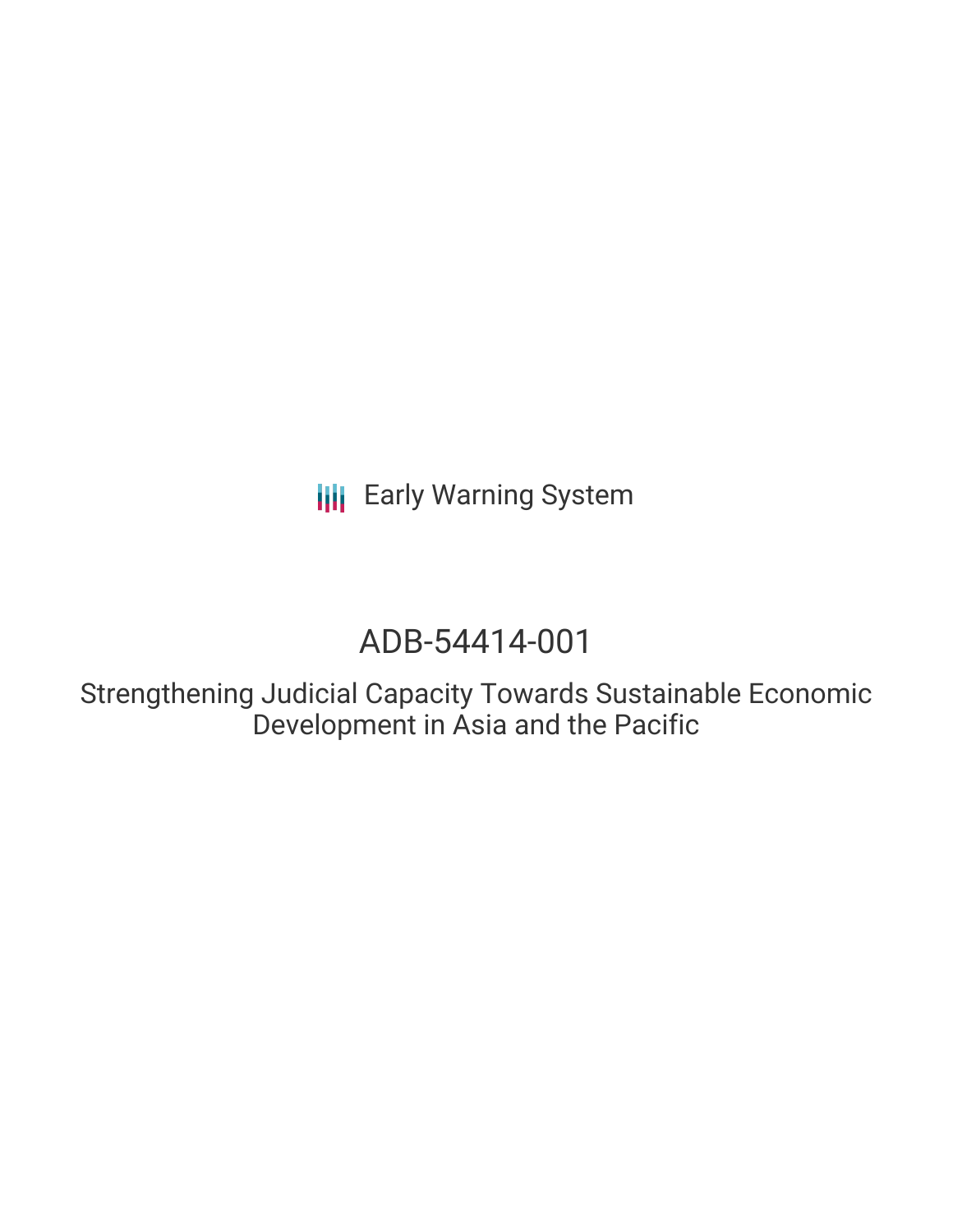

# Early Warning System

### **Quick Facts**

| <b>Financial Institutions</b>  | Asian Development Bank (ADB) |
|--------------------------------|------------------------------|
| <b>Status</b>                  | Proposed                     |
| <b>Bank Risk Rating</b>        |                              |
| <b>Sectors</b>                 | Law and Government           |
| Investment Type(s)             | <b>Advisory Services</b>     |
| <b>Investment Amount (USD)</b> | $$1.00$ million              |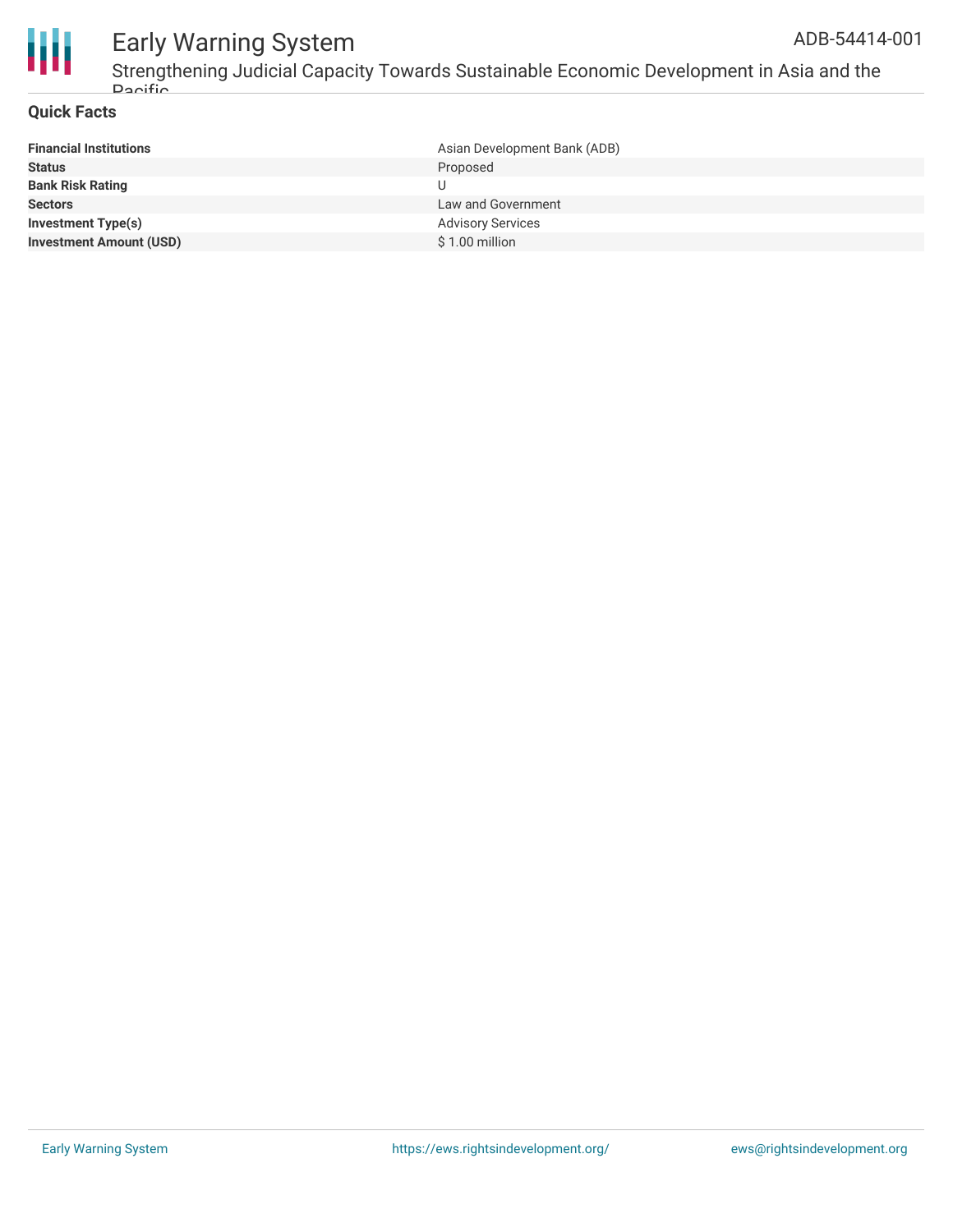

#### Early Warning System Strengthening Judicial Capacity Towards Sustainable Economic Development in Asia and the **Dacific** ADB-54414-001

## **Project Description**

According to ADB website, this knowledge and support technical assistance (TA) will support judiciaries across ADB developing member countries (DMCs) to strengthen their capacity in key areas of the law with significant development outcomes in their countries or subregion, develop resources to assist in more effective and efficient adjudication of disputes, and create an integrated Asia and the Pacific judicial platform for knowledge sharing and cross-pollination. This TA builds on ADB's work with judiciaries in the areas of commercial and environmental and climate change laws which have been supported by various TAs over the years.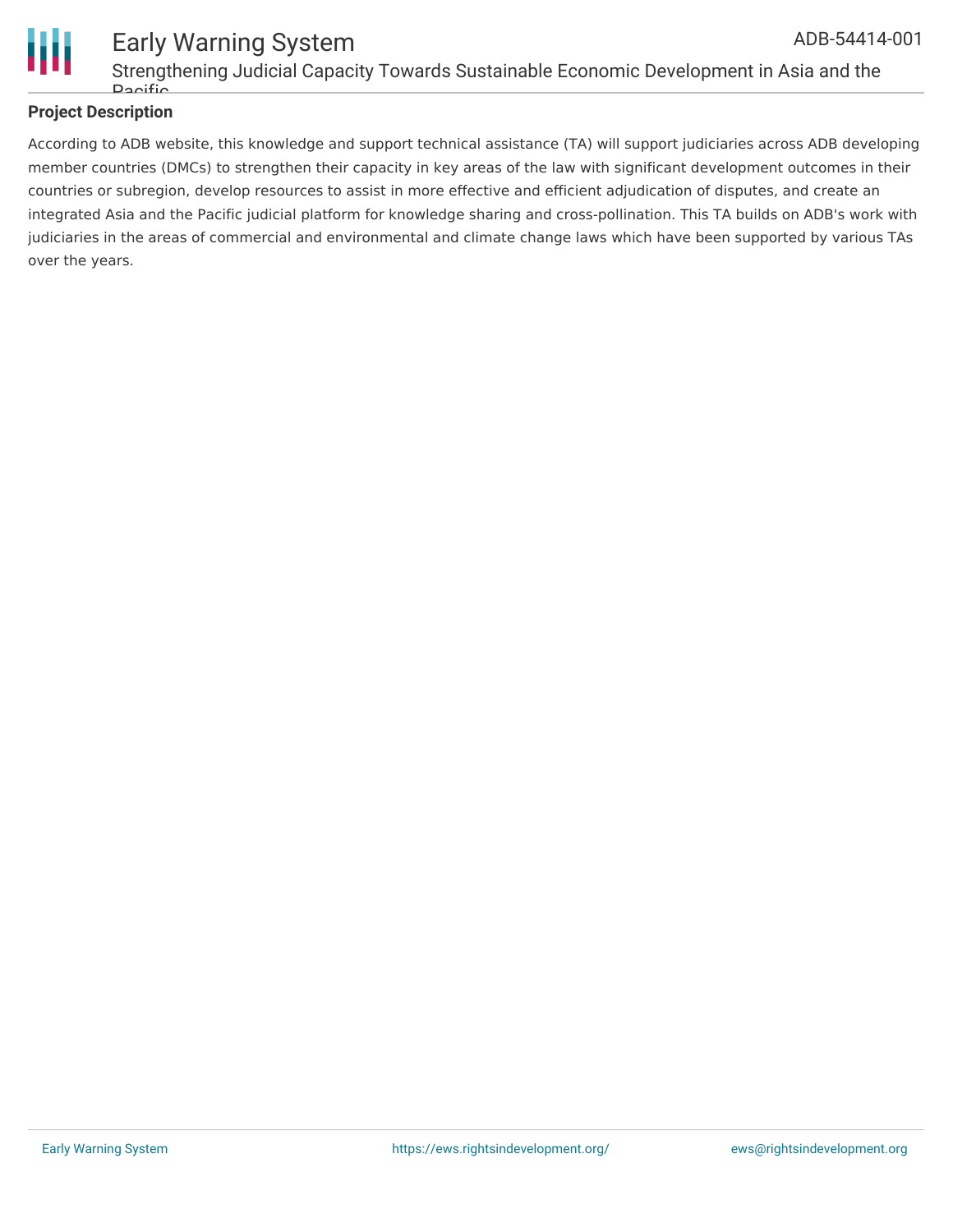

# Early Warning System

Strengthening Judicial Capacity Towards Sustainable Economic Development in Asia and the **Dacific** ADB-54414-001

### **Investment Description**

Asian Development Bank (ADB)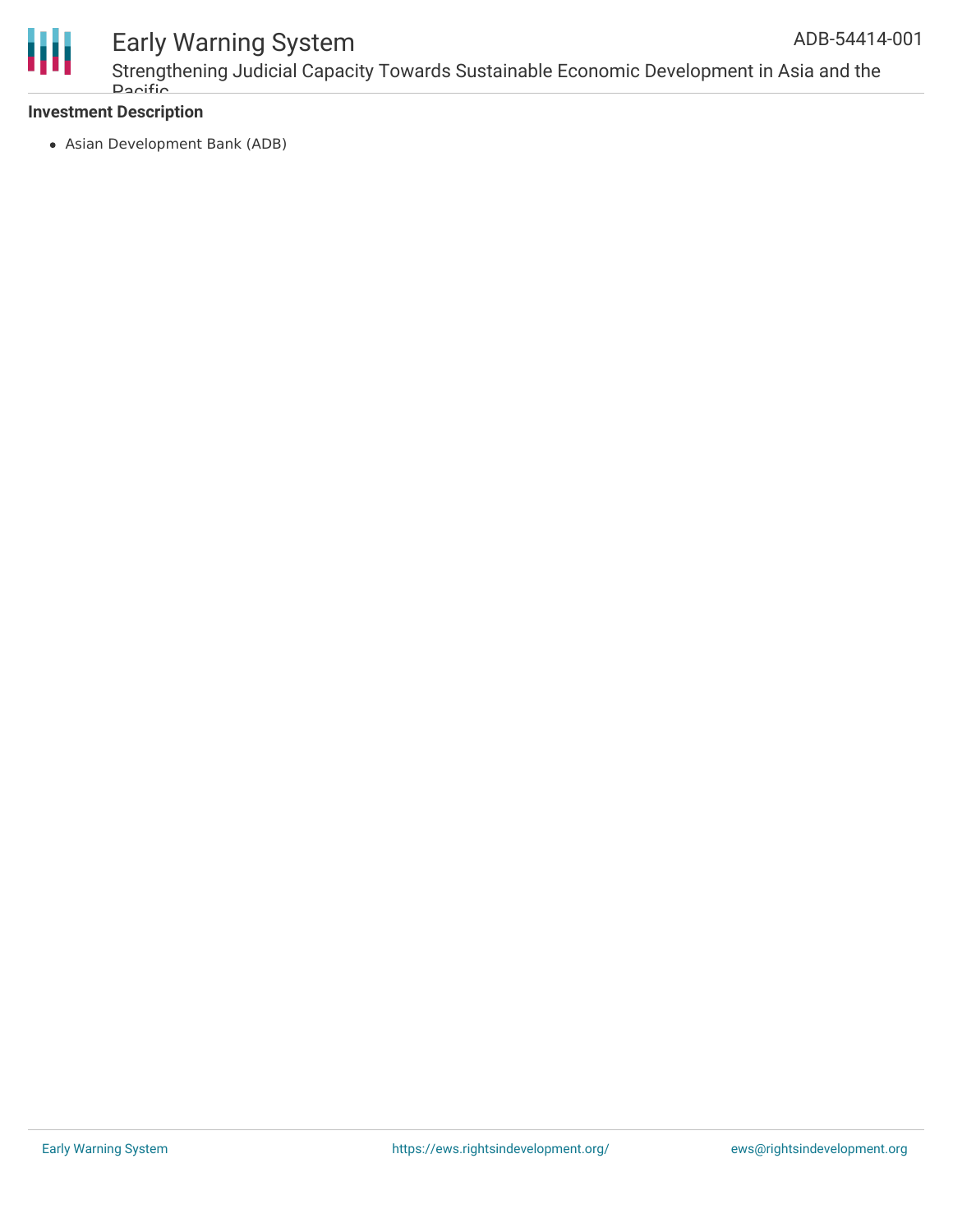

### **Contact Information**

No contact information provided at the time of disclosure.

#### **ACCESS TO INFORMATION**

You can submit an information request for project information at: https://www.adb.org/forms/request-information-form

ADB has a two-stage appeals process for requesters who believe that ADB has denied their request for information in violation of its Access to Information Policy. You can learn more about filing an appeal at: https://www.adb.org/site/disclosure/appeals

#### **ACCOUNTABILITY MECHANISM OF ADB**

The Accountability Mechanism is an independent complaint mechanism and fact-finding body for people who believe they are likely to be, or have been, adversely affected by an Asian Development Bank-financed project. If you submit a complaint to the Accountability Mechanism, they may investigate to assess whether the Asian Development Bank is following its own policies and procedures for preventing harm to people or the environment. You can learn more about the Accountability Mechanism and how to file a complaint at: http://www.adb.org/site/accountability-mechanism/main.